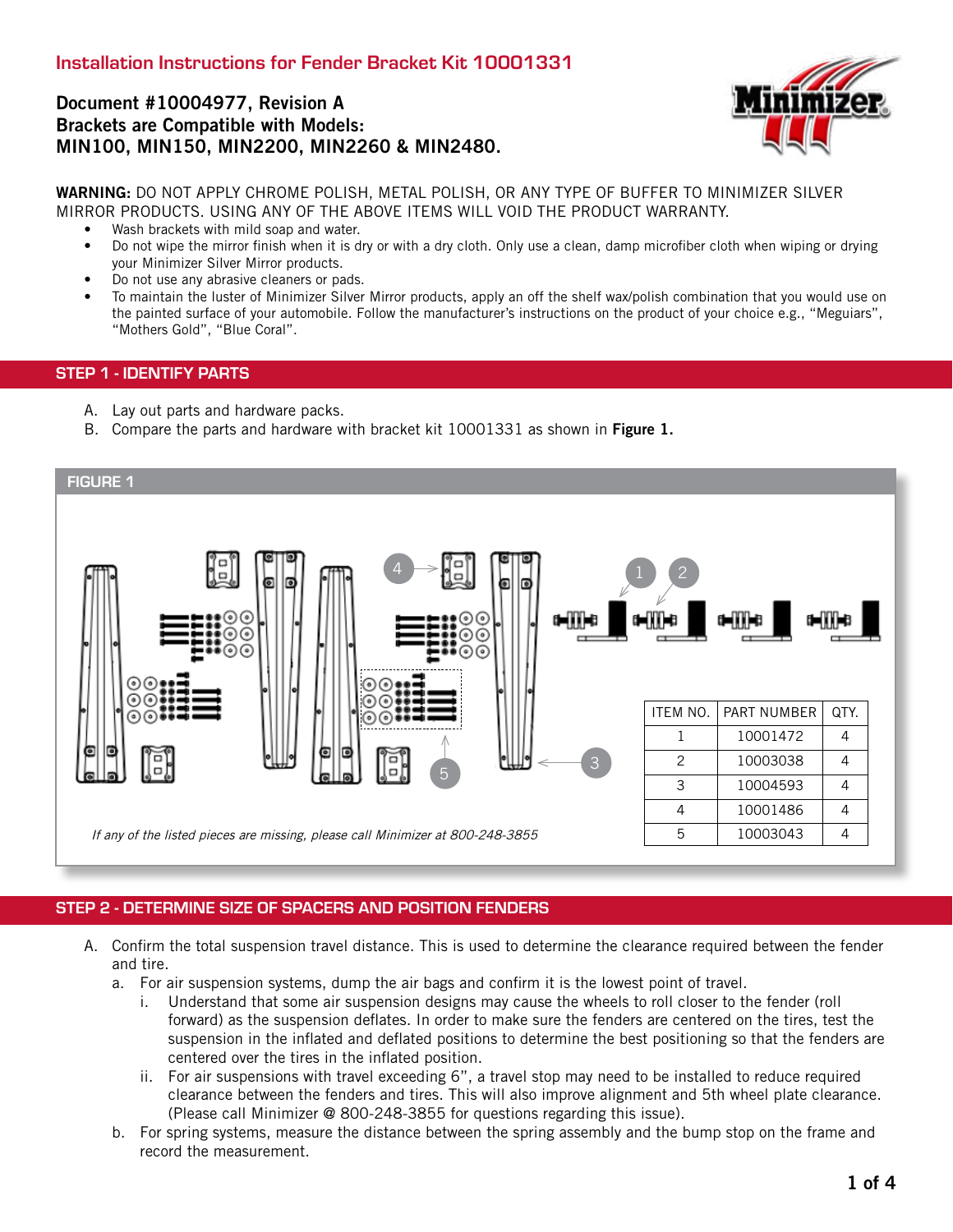# Installation Instructions for Fender Bracket Kit 10001331

# Document #10004977, Revision A Brackets are Compatible with Models: MIN100, MIN150, MIN2200, MIN2260 & MIN2480.

- B. Place the fenders on spacer blocks above the tires.
	- a. In most applications 1.5" of tire clearance is best. The goal is to ensure the fender does not rub the tire.
		- i. The minimum clearance recommended is  $\frac{3}{4}$ " above the maximum travel point of the suspension system.
	- b. For an air suspension system, place a 34" to 1.5" thick board on top of the tires after the air is released from the airbags. (See Figure 2)
	- c. For spring suspensions use spacer material that is ¾" to 1.5" thicker than the measurement recorded above.
- C. For trucks with air suspension, raise and lower the suspension to confirm the clearance between the fenders and wheels and that the fenders will be centered front to rear when the air suspension is inflated.

### STEP 3 - POSITION BRACKETS AND REVIEW MUDFLAP **CONFIGURATION**

- A. With the fenders in position, mark and test fit the brackets where they will attach to the frame.
- B. If possible, use existing bolt holes in the frame to attach.

**Tip:** It is common for the front bracket to align with the existing quarter fender holes and the rear bracket to align with the holes left from the mud flap hanger.

- C. If possible, position the mounting brackets low on the fender so they are no more than 15" from the bottom. (See Figure 3)
	- a. Brackets mounted 8-12" from the edge is optimal.
	- b. The goal is to reduce the risk of the leading edge of the fender from blowing back against the tire during high wind.

Tip: If the front fender bracket is mounted higher than 15", refer to the link below for further suggestions on adding additional support <http://www.minimizer.com/instructions.html>

#### NOTES:

- In some applications the rear fender will tuck inside the mud flap hanger as shown in Figure 4. This is the recommended configuration.
- Minimizer recommends using a separate hanger to hold the mudflap that is independent from the fender assembly.
- If a mudflap attached to a lighted fender is backed over, the fender and mounting brackets may be damaged.
- If there is no other option but to attach mudflaps to the fender, best practice is to cut vertical slots in the mudflap (in line with the mounting holes) to allow it to break away from the fender.

#### Warning: Attaching a mudflap to the bottom of a lighted fender as shown in Figure 5 will void manufacturer's warranty.



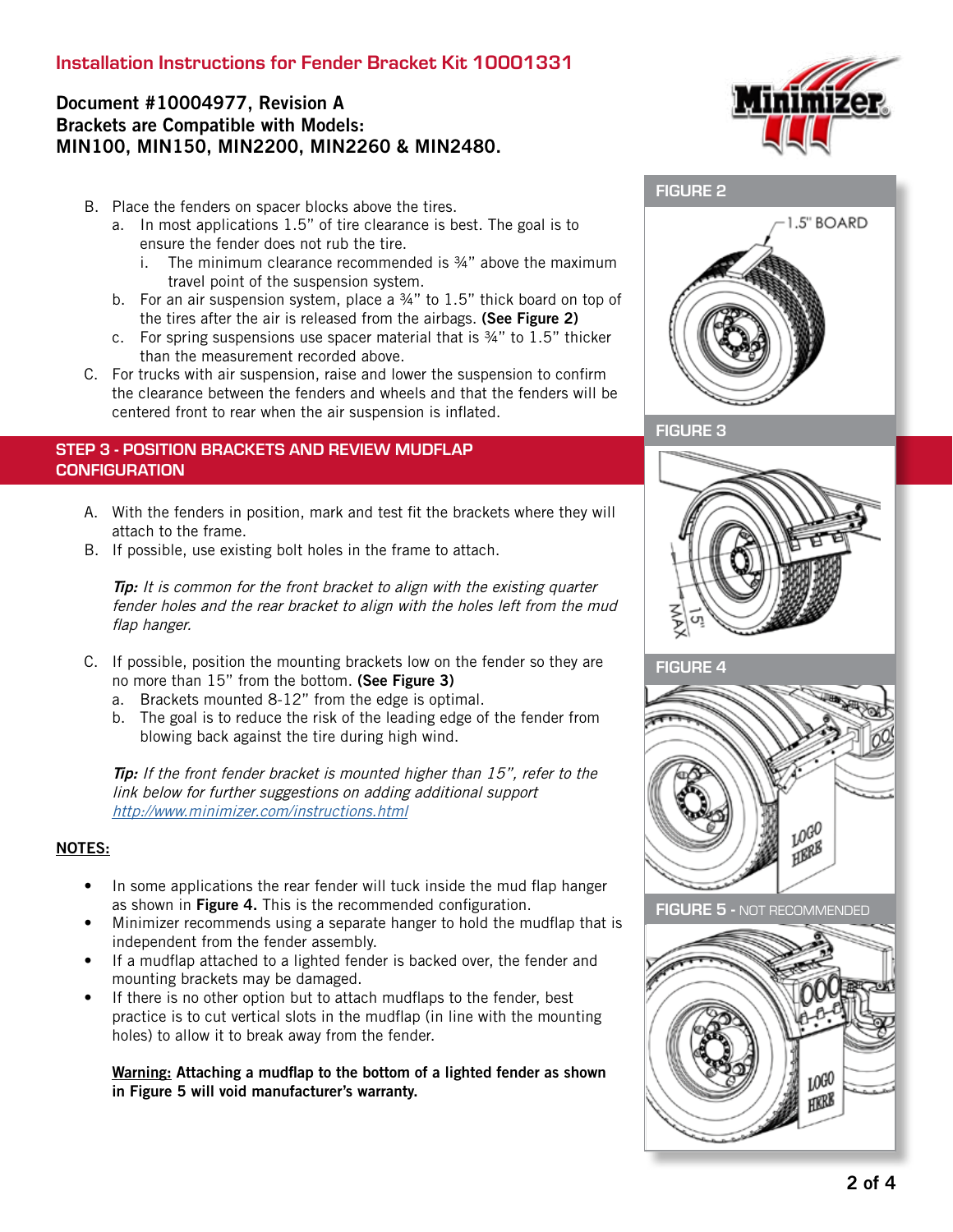# Installation Instructions for Fender Bracket Kit 10001331

# Document #10004977, Revision A Brackets are Compatible with Models: MIN100, MIN150, MIN2200, MIN2260 & MIN2480.



- Round spacers are supplied to hold the (10001472) swivel bracket away from the frame when needed. In some cases, frame components may interfere with the required bracket location and require a spacer. (See Figure 6)
- USE SPACERS ONLY WHEN NECESSARY! The ideal installation is to mount the (10001472) swivel bracket directly to the frame using no spacers.
- If using the mounting hole inside the pipe of the swivel bracket, the excess flat steel may be trimmed off to provide a cleaner look.



### STEP 4 - ATTACH BRACKETS TO TRUCK FRAME

A. Once the brackets are in position with the fender, tighten the 5/8" x 4-1/2" bolt that goes through the (10001472) swivel bracket to attach the swivel securely to the frame. (See Figure 7) a. Recommended torque is 160-170 ft-lbs.

#### STEP 5 - ASSEMBLE BRACKETS

- A. Place four 5/16" x 3" bolts through the (10004593) poly bracket and the (10001486) backing block to clamp the (10001472) swivel. (See Figure 8)
	- a. Make sure the pipe of the (10001472) is fully inserted in the poly parts.
- B. Install the nuts finger tight and align the bracket to the fender.
- C. Tighten the four bolts evenly as described below.
	- a. Do not completely tighten one corner of the backing block before moving to the next corner. Tighten each nut 30%-50% and move to the next nut following the pattern shown in Figure 9.
	- b. Repeat the tightening pattern 2-3 times until backing block is flush against the (10004593) poly bracket.
	- c. Recommended torque is 10-15 ft-lbs.
		- i. ALWAYS SPIN THE NUT AND HOLD THE HEAD STATIONARY.
		- ii. DO NOT EXCEED RECOMMENDED TORQUE OR EMBED THE BOLT HEAD IN THE BRACKET. THIS WILL VOID MANUFACTURERS WARRANTY. For further details, refer to the link below [https://www.youtube.com/watch?v=lB4apbSEckI&t=15s]( https://www.youtube.com/watch?v=lB4apbSEckI&t=15s)



**TWO** 

**FOUR**